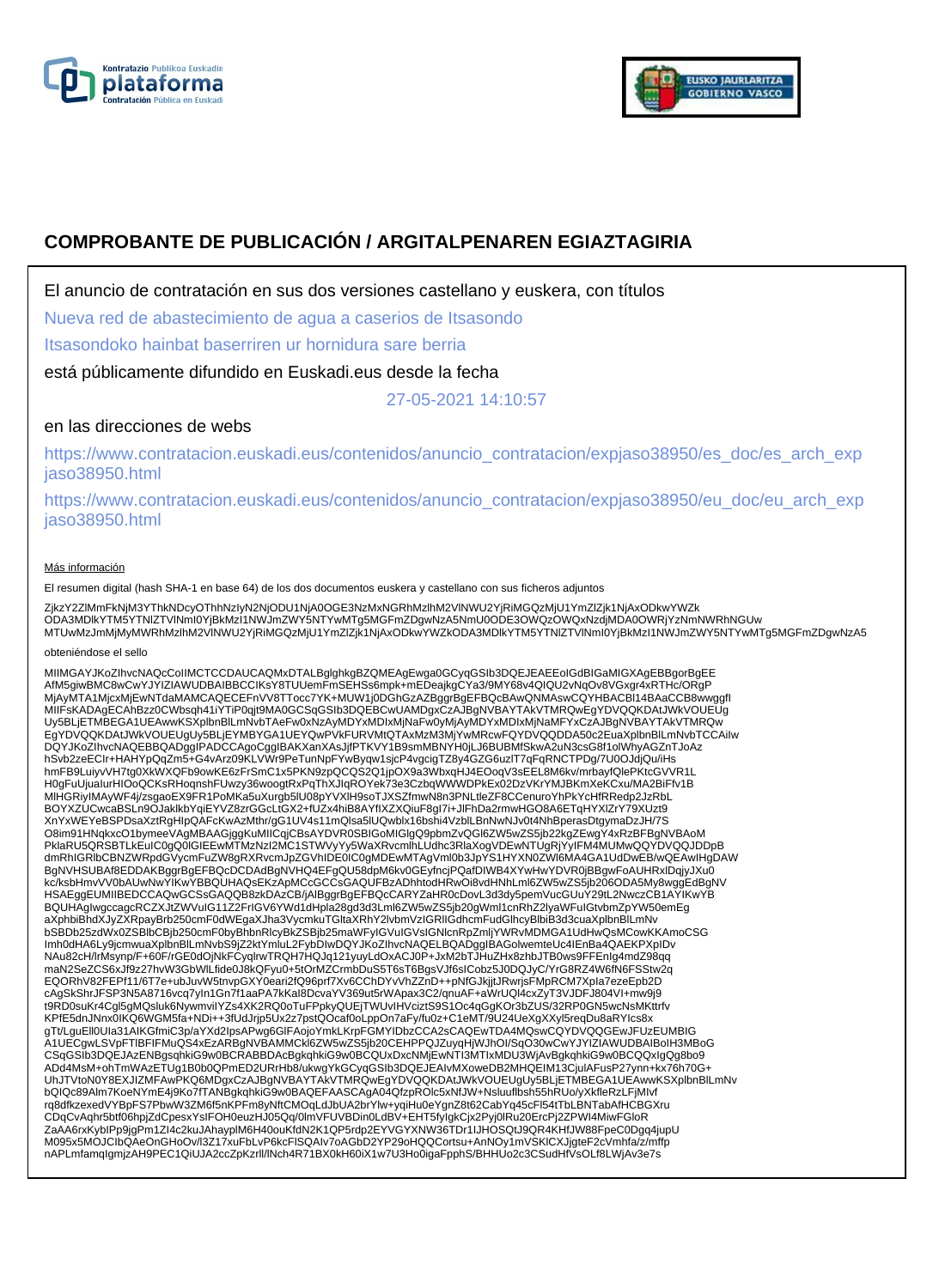



t5dCofSZ3BC2jSP3mA+itgSIT92eDi6v17ZFDNASPX/OOC7aDa0szCVaMglHTApOIHlreXMS4W5Bqx6RDoEW9uqvk6FMH4IsychF k+QoTfdkwGSsTikYBwqWwVVAUYiX0Fulvg==

### Kontratuaren iragarkia, gaztelaniaz eta eskaraz, izenburuekin

Nueva red de abastecimiento de agua a caserios de Itsasondo

Itsasondoko hainbat baserriren ur hornidura sare berria

Euskadi.eus webgunean argitaratzen da data honetatik

2021-05-27 14:10:57

### web hauen helbideetan

https://www.contratacion.euskadi.eus/contenidos/anuncio\_contratacion/expjaso38950/es\_doc/es\_arch\_exp jaso38950.html

https://www.contratacion.euskadi.eus/contenidos/anuncio\_contratacion/expjaso38950/eu\_doc/eu\_arch\_exp jaso38950.html

### Informazio gehiago

Bi dokumentuen (euskara eta gaztelania) laburpen digitala (hash SHA-1, 64 oinarriarekin), erantsitako fitxategiekin

ZjkzY2ZlMmFkNjM3YThkNDcyOThhNzIyN2NjODU1NjA0OGE3NzMxNGRhMzlhM2VlNWU2YjRiMGQzMjU1YmZlZjk1NjAxODkwYWZk ODA3MDlkYTM5YTNIZTVlNmI0YjBkMzI1NWJmZWY5NTYwMTg5MGFmZDgwNzA5NmU0ODE3OWQzOWQxNzdjMDA0OWRjYzNmNWRhNGUw<br>MTUwMzJmMjMyMWRhMzlhM2VlNWU2YjRiMGQzMjU1YmZlZjk1NjAxODkwYWZkODA3MDlkYTM5YTNIZTVlNmI0YjBkMzI1NWJmZWY5NTYwMTg5MGFmZDgwNzA5

denboran digitalki zigilatu zuena

#### zigilua lortzen

MIIMGAYJKoZIhvcNAQcCoIIMCTCCDAUCAQMxDTALBglghkgBZQMEAgEwga0GCyqGSIb3DQEJEAEEoIGdBIGaMIGXAgEBBgorBgEE AfM5giwBMC8wCwYJYIZIAWUDBAIBBCCIKsY8TUUemFmSEHSs6mpk+mEDeajkgCYa3/9MY68v4QIQU2vNqOv8VGxgr4xRTHc/ORgP MjAyMTA1MjcxMjEwNTdaMAMCAQECEFnVV8TTocc7YK+MUW1j0DGhGzAZBggrBgEFBQcBAwQNMAswCQYHBACBl14BAaCCB8wwggfI MIIFsKADAgECAhBzz0CWbsqh41iYTiP0qjt9MA0GCSqGSIb3DQEBCwUAMDgxCzAJBgNVBAYTAkVTMRQwEgYDVQQKDAtJWkVOUEUg Uy5BLjETMBEGA1UEAwwKSXplbnBlLmNvbTAeFw0xNzAyMDYxMDIxMjNaFw0yMjAyMDYxMDIxMjNaMFYxCzAJBgNVBAYTAkVTMRQw EgYDVQQKDAtJWkVOUEUgUy5BLjEYMBYGA1UEYQwPVkFURVMtQTAxMzM3MjYwMRcwFQYDVQQDDA50c2EuaXplbnBlLmNvbTCCAiIw<br>DQYJKoZIhvcNAQEBBQADggIPADCCAgoCggIBAKXanXAsJjfPTKVY1B9smMBNYH0jLJ6BUBMfSkwA2uN3csG8f1olWhyAGZnTJoAz hSvb2zeECIr+HAHYpQqZm5+G4vArz09KLVWr9PeTunNpFYwByqw1sjcP4vgcigTZ8y4GZG6uzlT7qFqRNCTPDg/7U0OJdjQu/iHs hmFB9LuiyvVH7tg0XkWXQFb9owKE6zFrSmC1x5PKN9zpQCQS2Q1jpOX9a3WbxqHJ4EOoqV3sEEL8M6kv/mrbayfQlePKtcGVVR1L H0gFuUjuaIurHIOoQCKsRHoqnshFUwzy36woogtRxPqThXJIqROYek73e3CzbqWWWDPkEx02DzVKrYMJBKmXeKCxu/MA2BiFfv1B MlHGRiyIMAyWF4j/zsgaoEX9FR1PoMKa5uXurgb5lU08pYVXlH9soTJXSZfmwN8n3PNLtleZF8CCenuroYhPkYcHfRRedp2JzRbL BOYXZUCwcaBSLn9OJaklkbYqiEYVZ8zrGGcLtGX2+fUZx4hiB8AYfIXZXQiuF8gI7i+JlFhDa2rmwHGO8A6ETqHYXlZrY79XUzt9 XnYxWEYeBSPDsaXztRgHIpQAFcKwAzMthr/gG1UV4s11mQlsa5lUQwblx16bshi4VzblLBnNwNJv0t4NhBperasDtgymaDzJH/7S O8im91HNqkxcO1bymeeVAgMBAAGjggKuMIICqjCBsAYDVR0SBIGoMIGIgQ9pbmZvQGI6ZW5wZS5jb22kgZEwgY4xRzBFBgNVBAoM<br>PklaRU5QRSBTLkEuIC0gQ0IGIEEwMTMzNzI2MC1STWVyYy5WaXRvcmlhLUdhc3RlaXogVDEwNTUgRjYyIFM4MUMwQQYDVQQJDDpB dmRhIGRlbCBNZWRpdGVycmFuZW8gRXRvcmJpZGVhIDE0IC0gMDEwMTAgVml0b3JpYS1HYXN0ZWl6MA4GA1UdDwEB/wQEAwIHgDAW BgNVHSUBAf8EDDAKBggrBgEFBQcDCDAdBgNVHQ4EFgQU58dpM6kv0GEyfncjPQafDIWB4XYwHwYDVR0jBBgwFoAUHRxlDqjyJXu0 kc/ksbHmvVV0bAUwNwYIKwYBBQUHAQsEKzApMCcGCCsGAQUFBzADhhtodHRwOi8vdHNhLml6ZW5wZS5jb206ODA5My8wggEdBgNV HSAEggEUMIIBEDCCAQwGCSsGAQQB8zkDAzCB/jAlBggrBgEFBQcCARYZaHR0cDovL3d3dy5pemVucGUuY29tL2NwczCB1AYIKwYB BQUHAgIwgccagcRCZXJtZWVuIG11Z2FrIGV6YWd1dHpla28gd3d3Lml6ZW5wZS5jb20gWml1cnRhZ2lyaWFuIGtvbmZpYW50emEg aXphbiBhdXJyZXRpayBrb250cmF0dWEgaXJha3VycmkuTGltaXRhY2lvbmVzIGRlIGdhcmFudGlhcyBlbiB3d3cuaXplbnBlLmNv bSBDb25zdWx0ZSBlbCBjb250cmF0byBhbnRlcyBkZSBjb25maWFyIGVuIGVsIGNlcnRpZmljYWRvMDMGA1UdHwQsMCowKKAmoCSG Imh0dHA6Ly9jcmwuaXplbnBlLmNvbS9jZ2ktYmluL2FybDIwDQYJKoZIhvcNAQELBQADggIBAGolwemteUc4IEnBa4QAEKPXpIDv NAu82cH/lrMsynp/F+60F/rGE0dOjNkFCyqlrwTRQH7HQJq121yuyLdOxACJ0P+JxM2bTJHuZHx8zhbJTB0ws9FFEnIg4mdZ98qq maN2SeZCS6xJf9z27hvW3GbWlLfide0J8kQFyu0+5tOrMZCrmbDuS5T6sT6BgsVJf6sICobz5J0DQJyC/YrG8RZ4W6fN6FSStw2q EQORhV82FEPf11/6T7e+ubJuvW5tnvpGXY0eari2fQ96prf7Xv6CChDYvVhZZnD++pNfGJkjjtJRwrjsFMpRCM7XpIa7ezeEpb2D cAgSkShrJFSP3N5A8716vcq7yIn1Gn7f1aaPA7kKaI8DcvaYV369ut5rWApax3C2/qnuAF+aWrUQl4cxZyT3VJDFJ804VI+mw9j9 t9RD0suKr4Cgl5gMQsluk6NywmviIYZs4XK2RQ0oTuFPpkyQUEjTWUvIHVciztS9S1Oc4qGgKOr3bZUS/32RP0GN5wcNsMKttrfv KPfE5dnJNnx0IKQ6WGM5fa+NDi++3fUdJrjp5Ux2z7pstQOcaf0oLppOn7aFy/fu0z+C1eMT/9U24UeXgXXyl5reqDu8aRYIcs8x gTt/LguEll0Ula31AIKGfmiC3p/aYXd2lpsAPwg6GlFAojoYmkLKrpFGMYIDbzCCA2sCAQEwTDA4MQswCQYDVQQGEwJFUzEUMBIG<br>A1UECgwLSVpFTIBFIFMuQS4xEzARBgNVBAMMCkl6ZW5wZS5jb20CEHPPQJZuyqHjWJhOI/SqO30wCwYJYIZIAWUDBAIBoIH3MBoG CSqGSIb3DQEJAzENBgsqhkiG9w0BCRABBDAcBgkqhkiG9w0BCQUxDxcNMjEwNTI3MTIxMDU3WjAvBgkqhkiG9w0BCQQxIgQg8bo9